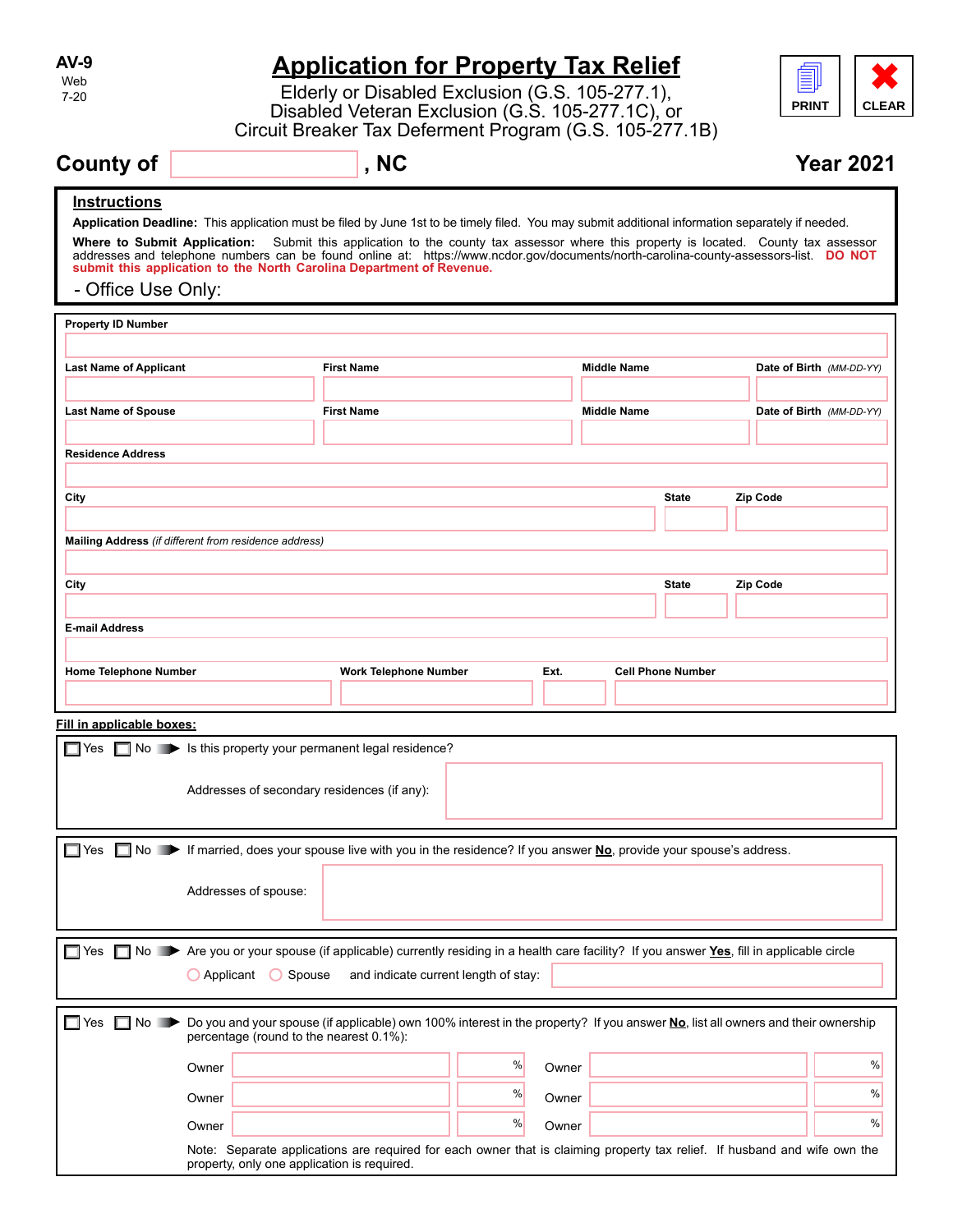## **Part 1. Selecting the Program**

**Each owner may receive benefit from only one of the three property tax relief programs**, even though you may meet the requirements for more than one program.

However, it is possible that the tax rates or tax values may not be established until some time after the filing of this application. This can make it difficult for you to determine which program you prefer. The following procedures will help to resolve this situation.

## **Applying for One Program**

If you know that you only wish to apply for one program, indicate only that program at the bottom of this section. The assessor will review your application and send you a notice of decision. The notice of decision will also explain the procedures to appeal if you do not agree with the decision of the assessor.

## **Applying for More Than One Program**

**Each owner is eligible to receive benefit from only one program.** However, if you think you meet the requirements for more than **one program** but, as a result of the uncertainty of tax rates or values at the time of application, you are unable to make a decision on which one program you wish to choose, indicate all of the programs at the bottom of this section for which you wish to receive consideration. When the tax rates and values are determined, the assessor will review your application and will send you a letter notifying you of your options. If the letter indicates that you do not qualify or if you disagree with any decision in the letter, you may appeal. **You must respond to the option letter within the specified time period or it will be assumed that you do not wish to participate in any of the property tax relief programs.** In that case, you will be so notified and you will have the chance to appeal.

# **Please read the descriptions and requirements of the three programs on the following pages and then select the program(s) for which you are applying:**

|          | Fill in applicable circles:                  | <b>You Must Complete:</b> |  |  |
|----------|----------------------------------------------|---------------------------|--|--|
|          | ◯ Elderly or Disabled Exclusion              | Parts 2, 5, 6             |  |  |
|          | <b>O</b> Disabled Veteran Exclusion          | <b>Parts 3.6</b>          |  |  |
| $\Omega$ | <b>Circuit Breaker Tax Deferment Program</b> | Parts 4, 5, 6             |  |  |

**If you select more than one program, please read ALL of the information on this page!**

## **Part 2. Elderly or Disabled Exclusion**

**Short Description:** This program excludes the greater of the first \$25,000 or 50% of the appraised value of the permanent residence of a qualifying owner. A qualifying owner must either be at least 65 years of age or be totally and permanently disabled. The owner cannot have an income amount for the previous year that exceeds the income eligibility limit for the current year, which for the 2021 tax year is **\$31,500**. See G.S. 105-277.1 for the full text of the statute.

**Multiple Owners:** Benefit limitations may apply when there are multiple owners. Each owner must file a separate application (other than husband and wife). Each eligible owner may receive benefits under either the Elderly or Disabled Exclusion or the Disabled Veteran Exclusion. The Circuit Breaker Property Tax Deferment cannot be combined with either of these two programs.

#### **Fill in applicable boxes:**

| T Yes Π No As of January 1, were either you or your spouse (if applicable) at least 65 years of age? If you answer Yes, you do |
|--------------------------------------------------------------------------------------------------------------------------------|
| not have to file Form AV-9A Certification of Disability.                                                                       |

Yes  $\Box$  No As of January 1, were you and your spouse (if applicable) **both** less than 65 years of age and at least one of you was totally and permanently disabled? If you answer **Yes**, you must file Form AV-9A Certification of Disability.

- Requirements: 1. File Form AV-9A Certification of Disability if required above.
	- 2. Complete Part 5. Income Information.
	- 3. Complete Part 6. Affirmation and Signature.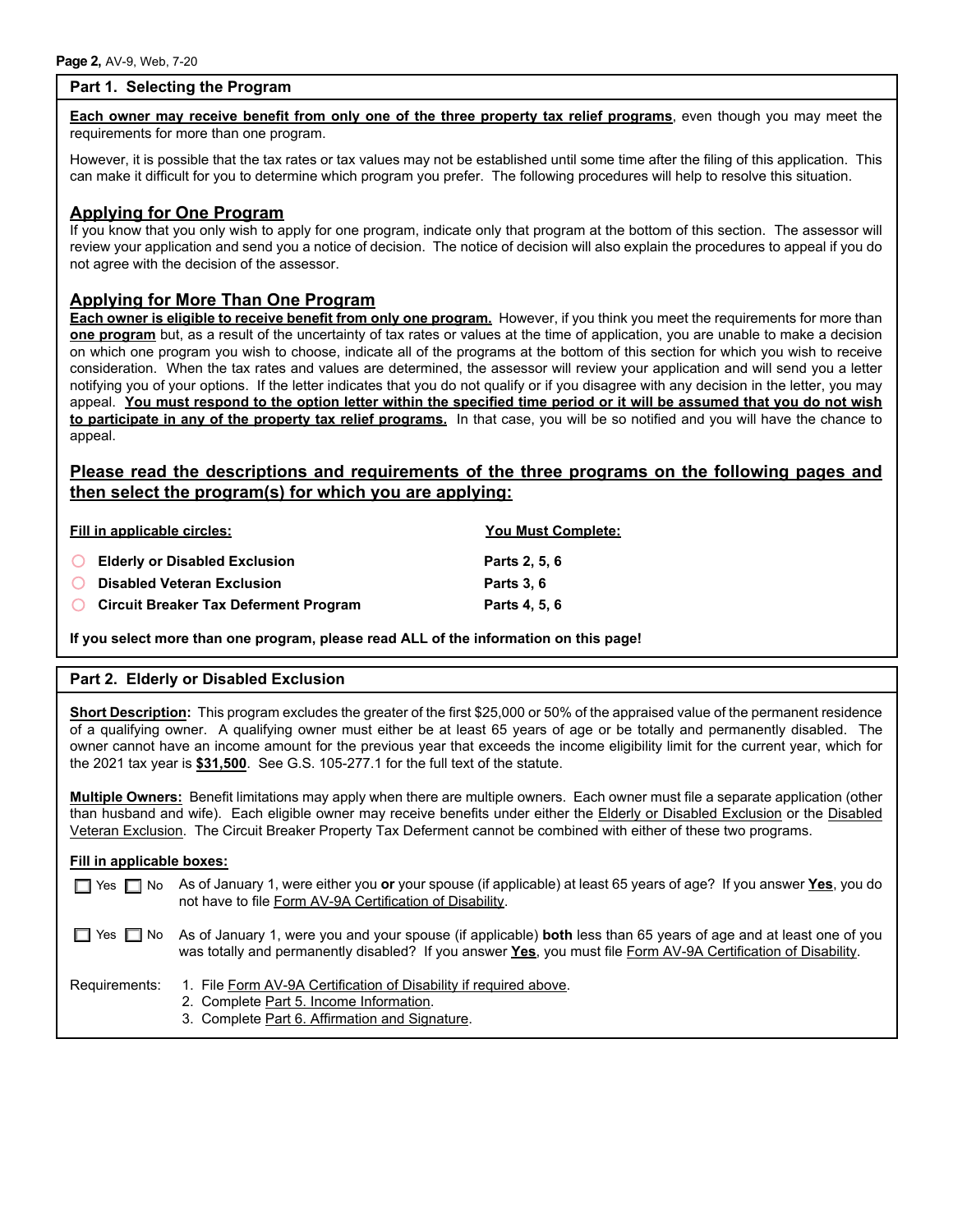### **Part 3. Disabled Veteran Exclusion**

| <b>Short Description:</b> This program excludes up to the first \$45,000 of the appraised value of the permanent residence of a disabled   |
|--------------------------------------------------------------------------------------------------------------------------------------------|
| veteran. A disabled veteran is defined as a veteran whose character of service at separation was honorable or under honorable              |
| conditions and who has a total and permanent service-connected disability or who received benefits for specially adapted housing           |
| under 38 U.S.C. 2101. The applicant must have been disabled as of January 1 of the year in which the benefit is requested. There is        |
| no age or income limitation for this program. This benefit is also available to a surviving spouse (who has not remarried) of either (1) a |
| disabled veteran as defined above, (2) a veteran who died as a result of a service-connected condition whose character of service at       |
| separation was honorable or under honorable conditions, or (3) a servicemember who died from a service-connected condition in the          |
| line of duty and not as a result of willful misconduct. See G.S. 105-277.1C for the full text of the statute.                              |
|                                                                                                                                            |
| <b>Multiple Owners:</b> Benefit limitations may apply when there are multiple owners. Each owner must file a separate application          |
| (other than husband and wife). Each eligible owner may receive benefits under either the Disabled Veteran Exclusion or the                 |
| Elderly or Disabled Exclusion. The Circuit Breaker Property Tax Deferment cannot be combined with either of these two programs.            |
| Eill in annlicable haven:                                                                                                                  |

|  |  | Fill in applicable boxes: |
|--|--|---------------------------|
|  |  |                           |

|  |  | $\Box$ Yes $\Box$ No I am a disabled veteran. (See definition of disabled veteran above.) |
|--|--|-------------------------------------------------------------------------------------------|
|--|--|-------------------------------------------------------------------------------------------|

| $\Box$ Yes $\Box$ No I am the surviving spouse of either a disabled veteran or a servicemember who met the conditions in the |
|------------------------------------------------------------------------------------------------------------------------------|
| description above. If you answer Yes, complete the next question.                                                            |

- 
- $\Box$  Yes  $\Box$  No I am currently unmarried and I have never remarried since the death of the veteran.
- Requirements: 1. File Form NCDVA-9 Certification for Disabled Veteran's Property Tax Exclusion. This form must first be certified by the United States Department of Veterans Affairs, and then filed with the county tax assessor. 2. Complete Part 6. Affirmation and Signature.

# **Part 4. Circuit Breaker Property Tax Deferment**

**Short Description:** Under this program, taxes for each year are limited to a percentage of the qualifying owner's income. A qualifying owner must either be at least 65 years of age or be totally and permanently disabled. For an owner whose income amount for the previous year does not exceed the income eligibility limit for the current year, which for the 2021 tax year is **\$31,500**, the owner's taxes will be limited to four percent (4%) of the owner's income. For an owner whose income exceeds the income eligibility limit (**\$31,500**) but does not exceed 150% of the income eligibility limit, which for the 2021 tax year is **\$47,250**, the owner's taxes will be limited to five percent (5%) of the owner's income.

**However, the taxes over the limitation amount are deferred and remain a lien on the property. The last three years of deferred taxes prior to a disqualifying event will become due and payable, with interest, on the date of the disqualifying event.** Interest accrues on the deferred taxes as if they had been payable on the dates on which they would have originally become due. Disqualifying events are death of the owner, transfer of the property, and failure to use the property as the owner's permanent residence. Exceptions and special provisions apply. See G.S. 105-277.1B for the full text of the statute.

# *YOU MUST FILE A NEW APPLICATION FOR THIS PROGRAM EVERY YEAR!!*

**Multiple Owners**: Each owner (other than husband and wife) must file a separate application. **All owners must qualify and elect to defer taxes under this program or no benefit is allowed under this program**. The Circuit Breaker Property Tax Deferment cannot be combined with either the Elderly or Disabled Exclusion or the Disabled Veteran Exclusion.

# **Fill in applicable boxes:**

| Yes $\Box$ No        | As of January 1, were either you or your spouse (if applicable) at least 65 years of age? If you answer Yes, you do<br>not have to file Form AV-9A Certification of Disability.                                                    |
|----------------------|------------------------------------------------------------------------------------------------------------------------------------------------------------------------------------------------------------------------------------|
| $\Box$ Yes $\Box$ No | As of January 1, were you and your spouse (if applicable) both less than 65 years of age and at least one of you<br>was totally and permanently disabled? If you answer Yes, you must file Form AV-9A Certification of Disability. |
| $\Box$ Yes $\Box$ No | Have you owned the property for the last five full years prior to January 1 of this year and occupied the property for<br>a total of five years?                                                                                   |
| $\Box$ Yes $\Box$ No | Do all owners of this property qualify for this program and elect to defer taxes under this program? If you answer<br>No, the property cannot receive benefit under this program.                                                  |
| Requirements:        | 1. File Form AV-9A Certification of Disability if required above.<br>2. Complete Part 5. Income Information.<br>3. Complete Part 6. Affirmation and Signature.                                                                     |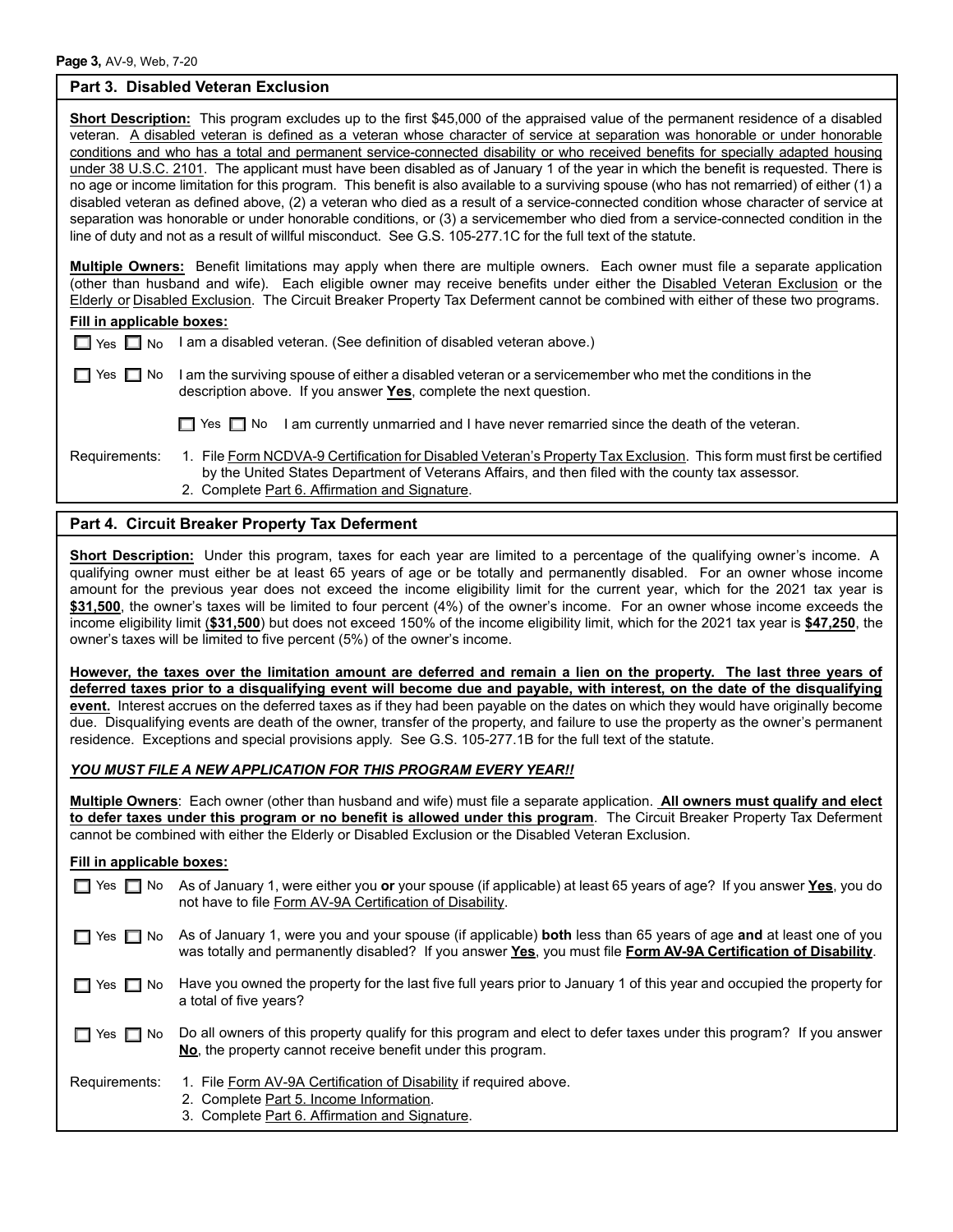Social Security Number (SSN) disclosure is mandatory for approval of the Elderly or Disabled Exclusion and the Circuit Breaker Property Tax Deferment Program and will be used to establish the identification of the applicant. The SSN may be used for verification of information provided on this application. The authority to require this number is given by 42 U.S.C. Section 405(c)(2)(C)(i). The SSN and all income tax information will be kept confidential. The SSN may also be used to facilitate collection of property taxes if you do not timely and voluntarily pay the taxes. Using the SSN will allow the tax collector to claim payment of an unpaid property tax bill from any State income tax refund that might otherwise be owed to you. Your SSN may be shared with the State for this purpose. In addition, your SSN may be used to garnish wages or attach bank accounts for failure to timely pay taxes. **Applicant's Social Security Number Spouse's Social Security Number**

#### **Requirements:**

1. You must provide a copy of the first page of your individual Federal Income Tax Return for the previous calendar year (unless you do not file a Federal Income Tax Return). Married applicants filing separate returns must submit both returns. If you have not filed your Federal Income Tax Return at the time you submit this application, submit a copy of the first page when you file your return. Your income tax returns are confidential and will be treated as such. Your application will not be processed until the income tax information is received. Please check the appropriate box concerning the submission of your Federal Income Tax Return.

#### **Fill in applicable box:**

- $\Box$  Federal Income Tax Return submitted with this application.
- $\Box$  Federal Income Tax Return will be submitted when filed with the IRS.
- $\Box$  I will not file a Federal Income Tax Return with the IRS for the previous calendar year.
- 2. Provide the income information requested below for the previous calendar year. Provide the total amount for both spouses. **If you do not file a Federal Income Tax Return, you must attach documentation of the income that you report below (W-2, SSA-1099, 1099-R, 1099-INT, 1099-DIV, financial institution statements, etc.).**

| g. Disability Payments (not included in Pensions and Annuities)\$ |  |
|-------------------------------------------------------------------|--|
|                                                                   |  |
|                                                                   |  |
|                                                                   |  |

#### Comments:

## **INFORMATION IS SUBJECT TO VERIFICATION WITH THE NORTH CAROLINA DEPARTMENT OF REVENUE.**